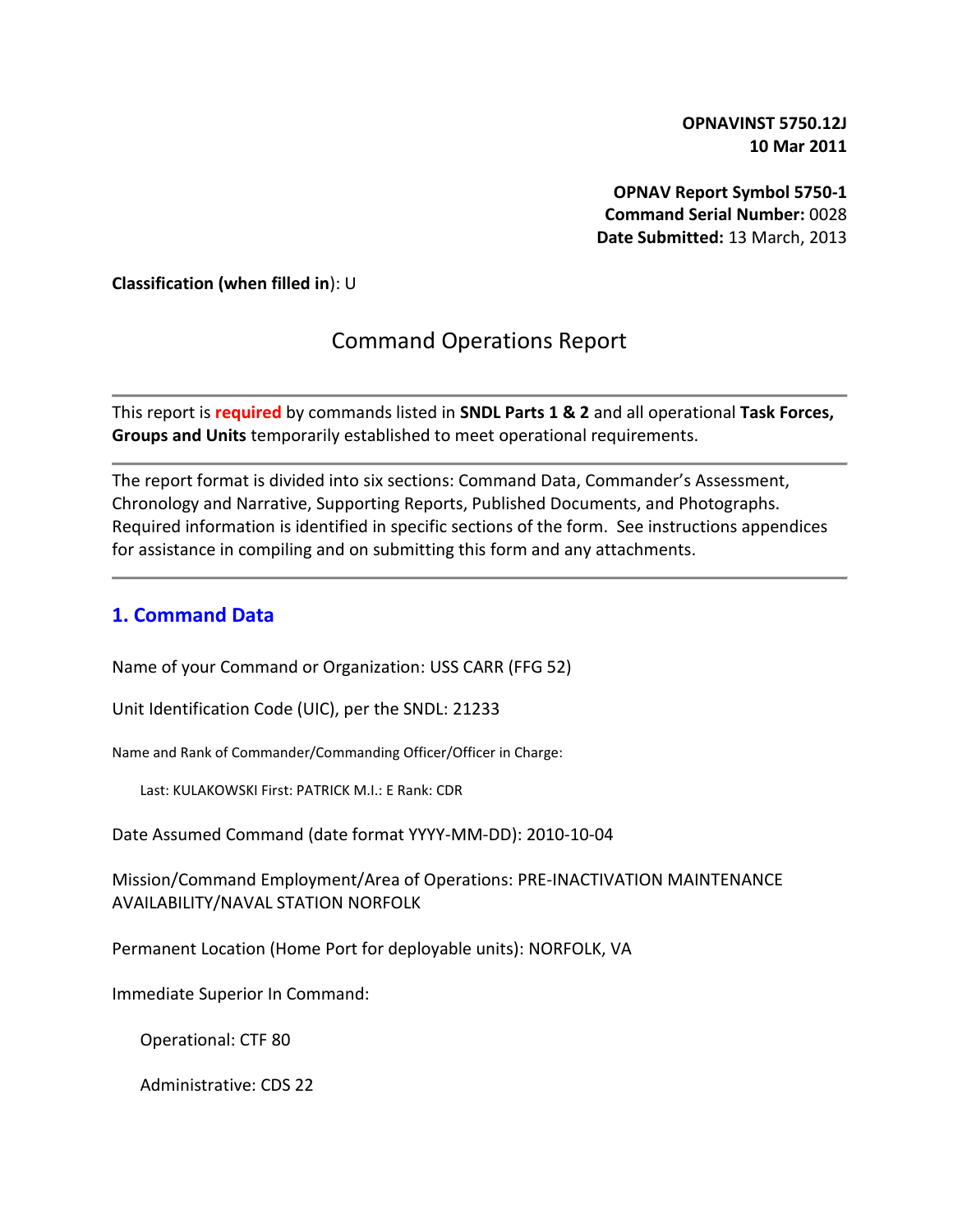Identify your assigned Task Force/Group/Unit name(s) and mission(s). Include OPLAN(s) and or named operations you participated in during Task Force assignment (if applicable): CTF<sub>80</sub>

Name(s) of Forces, Commands, Ships, Squadrons or Units assigned or under your operational control (if applicable): NA

Type and number of Aircraft Assigned and Tail Codes, if applicable: NA

Commands, Detachments or Units deployed on board or stationed aboard as tenant activities (as applicable): NA

Number of Personnel Assigned: Officers: 14; Enlisted: 172 Civilian: 0

Command Point of Contact (required entry, complete in full): Name (Rank, First Name, Middle Initial, Last Name): CDR Patrick E Kulakowski Job Title/Office Code: Commanding Officer E-mail (both classified and unclassified, if available): co.ffg52@gmail.com Phone number(s): 757-240-9703 Command Mailing Address: NA, address disestablished

#### 2. Commander's Assessment

Since we entered our pre-inactivation maintenance availability on December 10<sup>th</sup>, my Sailors have been focused on shutting down equipment and placing items into lay-up. In addition to this task, they have been afforded the first real opportunity to take an extended period of leave to relax with their families and friends. On January 8<sup>th</sup> our holiday leave period ended and everyone returned to CARR.

In early January, we disbanded the division structure and formed our Sailors into six teams, with the Combat Systems Officer, Operations Officer, and Chief Engineer each leading two teams. These teams were assigned to specific areas of CARR and tasked with preparing spaces for closeout. The team from INACTIVE SHIPS arrived on January  $8<sup>th</sup>$  to formally inspect our spaces to ensure that spaces met the rigorous requirements for final closeout - this included the space being free of rust, free of classified material, all piping drained, and free of torn lagging. By the conclusion of the space inspections, my Sailors had surpassed INACTIVE SHIPS goal of 25%! Upon the team departing 42% of spaces were ready for decommissioning.

The next two weeks were busy as CARR's Sailors continued to prepare spaces; this job got even harder to accomplish since many of the easy spaces had been knocked out first. Upon INACTIVE SHIPS departing from the 50% inspection on 31 January, 70% of CARR's spaces were certified as ready for turnover.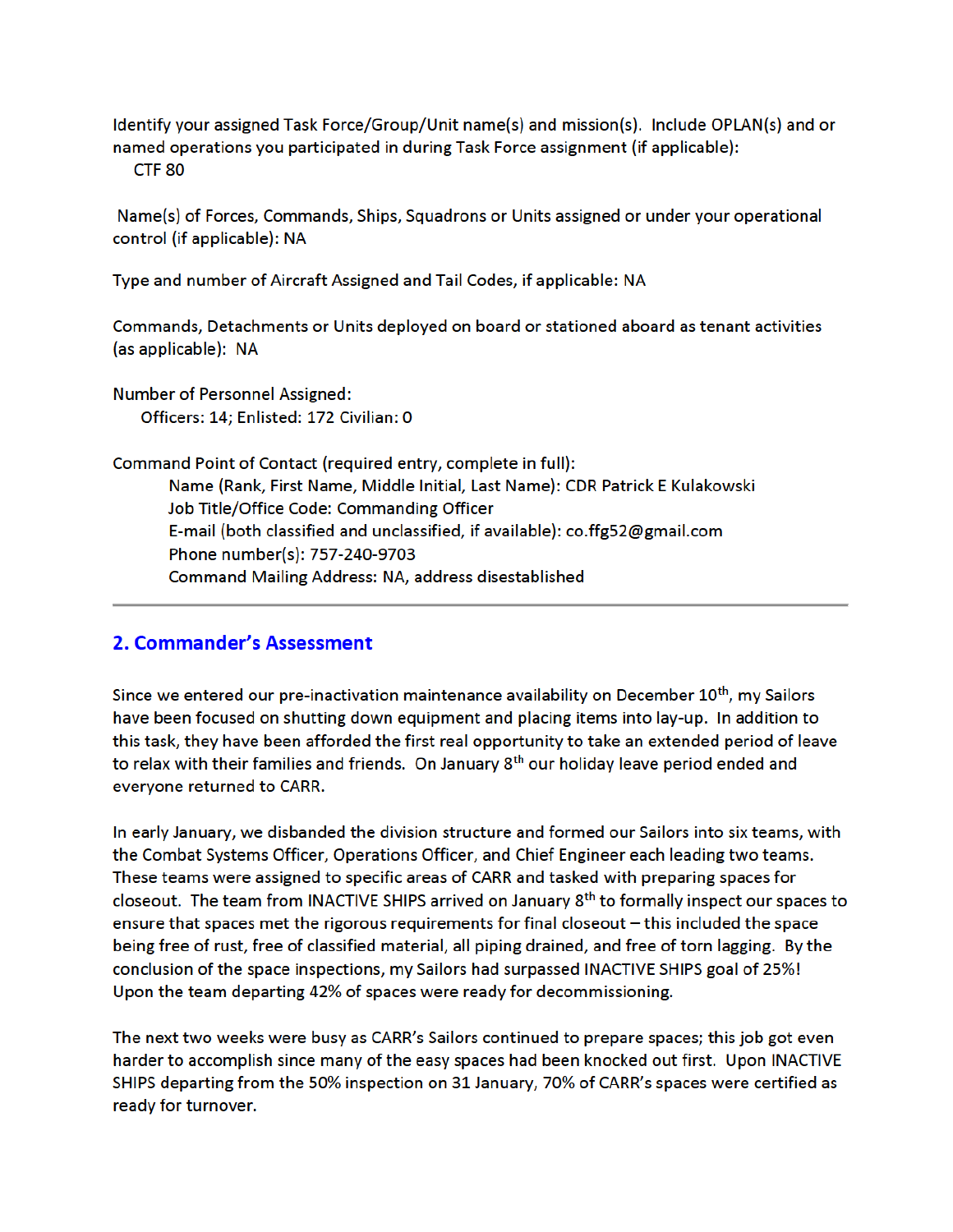In addition to preparing CARR, we took advantage of our in port time to support our CARR family during several Morale, Welfare, and Recreation events, including CARR nights at the Norfolk Admirals hockey games, family bowling event, and Holiday Party.

On February 12, INACTSHIPS returned to conduct our 75% inspection. We continued to stay ahead of the closeout schedule; however, it is becoming harder to stay as far ahead as we were used to. Many spaces, such as passageways and escape trunks, must remain open until the 100% inspection.

On March 7, INACTSHIPS returned for the final time and certified that all spaces were ready for closeout and decommissioning. CARR's Sailors kept the press on and ensured equipment was properly layed up, piping systems were fully drained, and both corrosion and lagging repairs were complete.

During the decommissioning ceremony on 13 March, we were delighted to host members of Paul Henry Carr's family, plank owners, prior Commanding Officers, and other previous crew members. The presiding officer was RADM Rowden with Captain (Ret) Robert Horne was our guest speaker. Captain Horne was CARR's commissioning Commanding Officer. All required items were shipped to NHHC, including the last Ensign, Jack, and Commissioning Pennant. CARR will be towed to Philadelphia in the coming weeks and has been designated as a potential foreign military sale.

| <b>JANUARY</b>  |                                                                                                                               |
|-----------------|-------------------------------------------------------------------------------------------------------------------------------|
| 02 Jan          | <b>Shaft and Rudder Locks installed</b>                                                                                       |
| 03 Jan          | <b>Offload of all Lube Oil</b>                                                                                                |
| 08 Jan          | Disestablished SIPR LAN                                                                                                       |
| 11 Jan          | 25% Inspection by INACTSHIPS; 42% of CARR's spaces were<br>certified as closed out                                            |
| 28 Jan          | Primary and Secondary tow bridals installed in preparation<br>for towing to Philadelphia upon decommissioning                 |
| 31 Jan          | 50% Inspection by INACTSHIPS; 70% of CARR's spaces were<br>certified as closed out                                            |
| <b>FEBRUARY</b> |                                                                                                                               |
| 14 Feb          | 75% Inspection by INACTSHIPS; 82% of CARR's spaces were<br>certified as closed out                                            |
| 22 Feb          | CARR ballasted for post-decommissioning tow to Philadelphia;<br>All sea chests within 4 ft of the waterline and below blanked |
| <b>MARCH</b>    |                                                                                                                               |
| 07 Mar          | 100% Inspection by INACTSHIPS; 100% of CARR's spaces were<br>certified as closed out                                          |

### 3. Chronology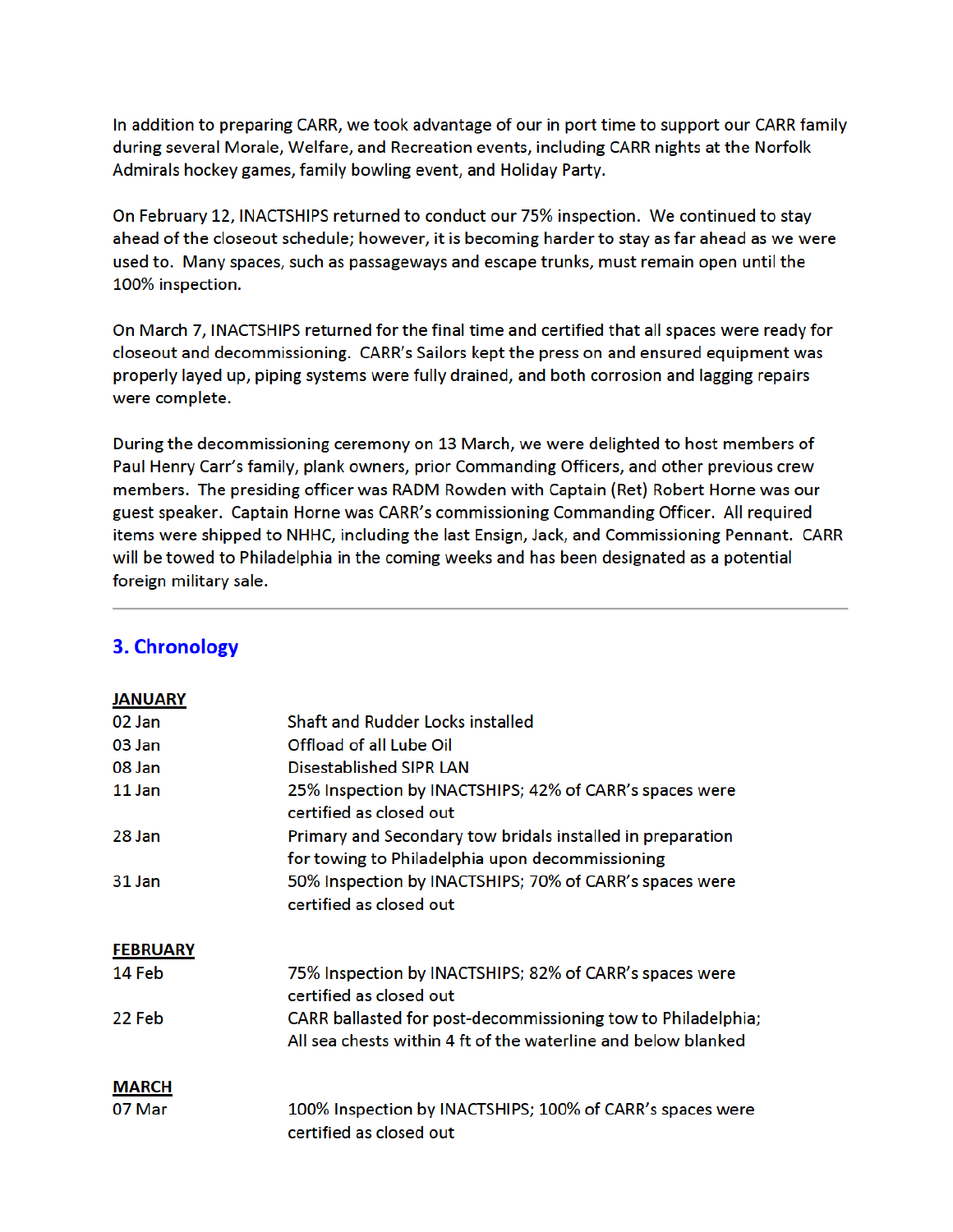| 08 Mar | Disestablished NIPR LAN                                        |
|--------|----------------------------------------------------------------|
| 12 Mar | Inspection by Tow Master and USNS APACHE Commanding Officer;   |
|        | CARR certified as ready to be towed                            |
| 12 Mar | Shore Power disconnected                                       |
| 13 Mar | Decommissioning Ceremony Conducted at Pier 10-2, Naval Station |
|        | <b>Norfolk</b>                                                 |

#### **Narrative**

See Commander's Assessment.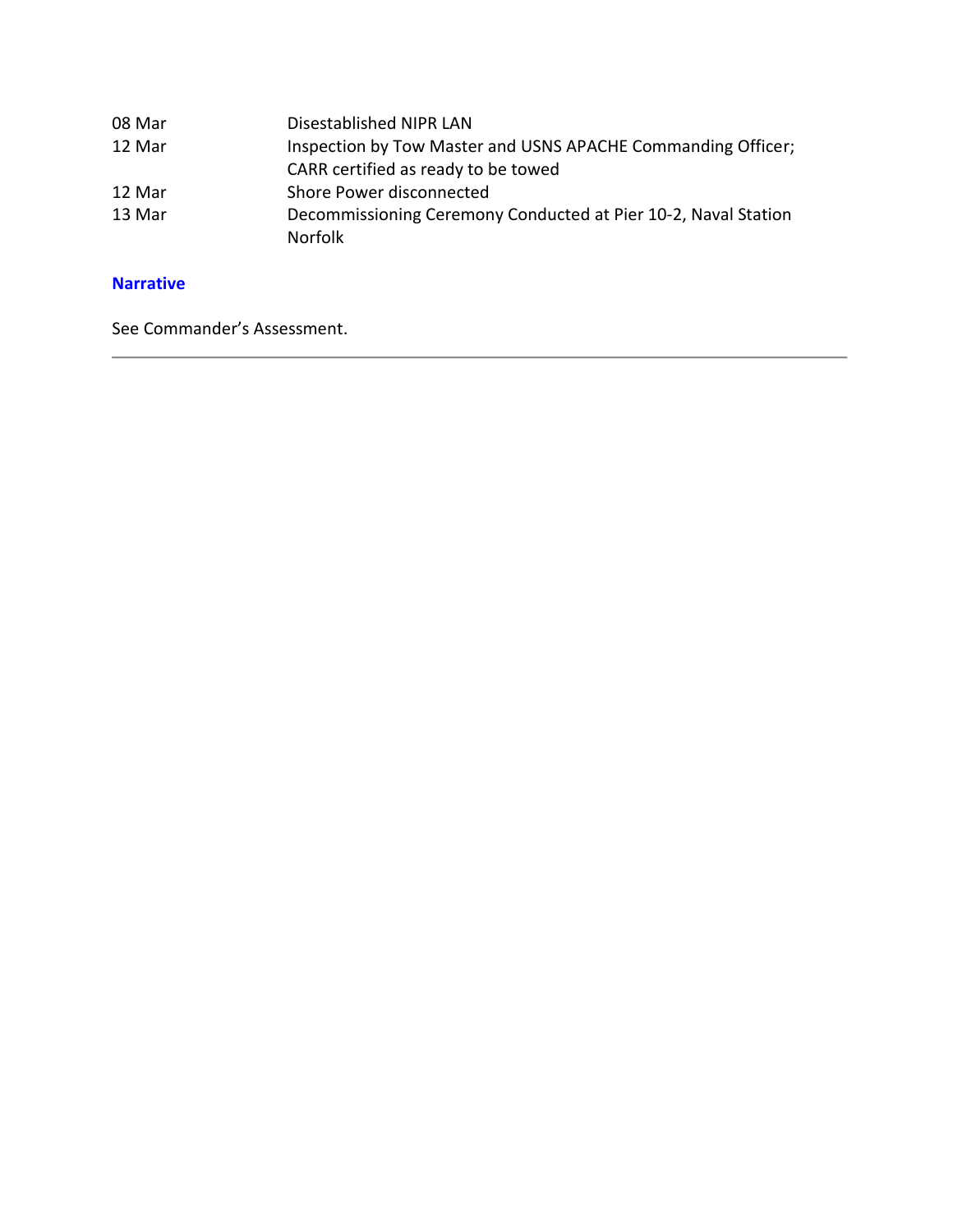# **4. Supporting Reports (Refer to specific guide for Ship/Shore/Aviation or Fleet Command)**

No additional reports.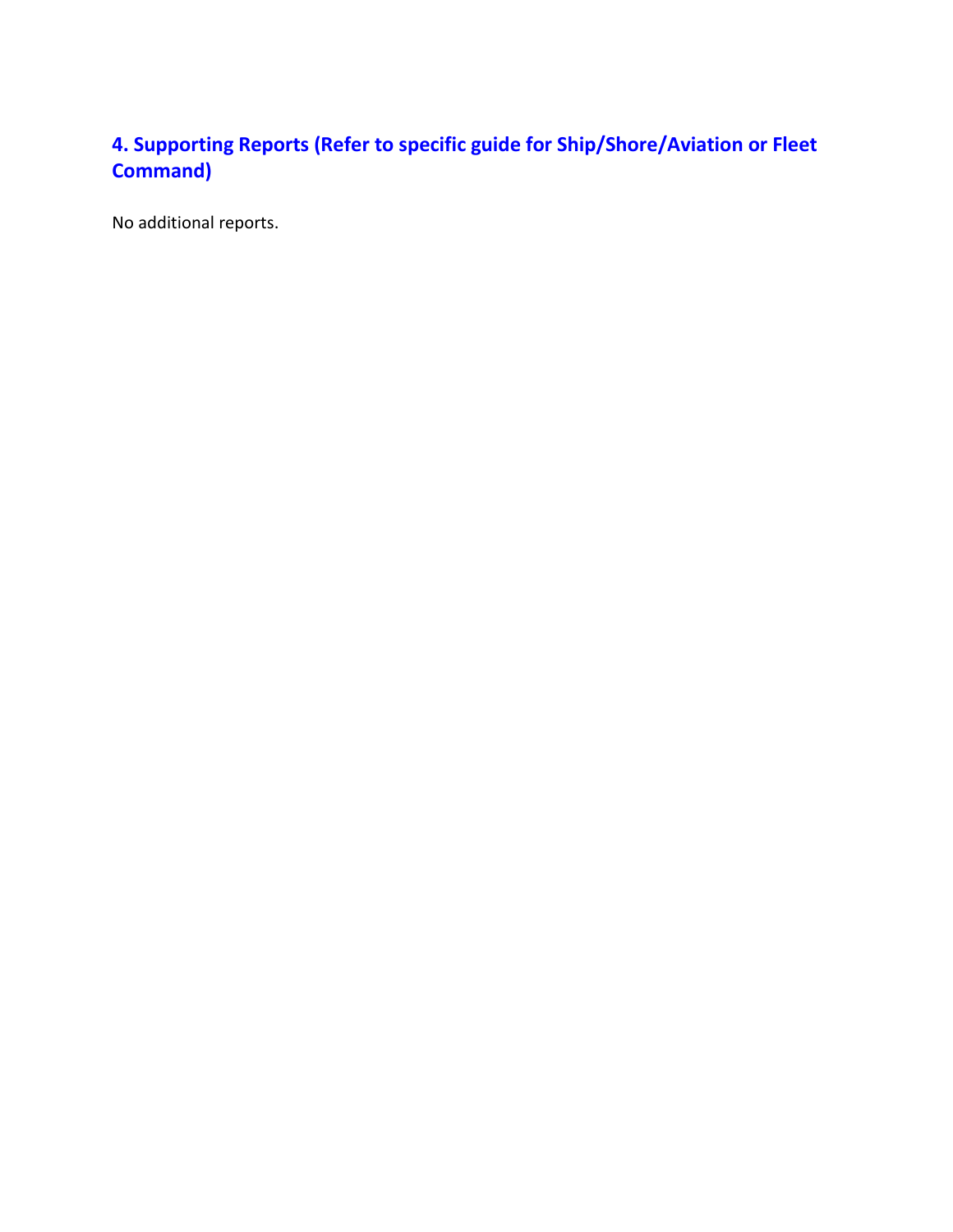# **5. Published Documents**

No articles published.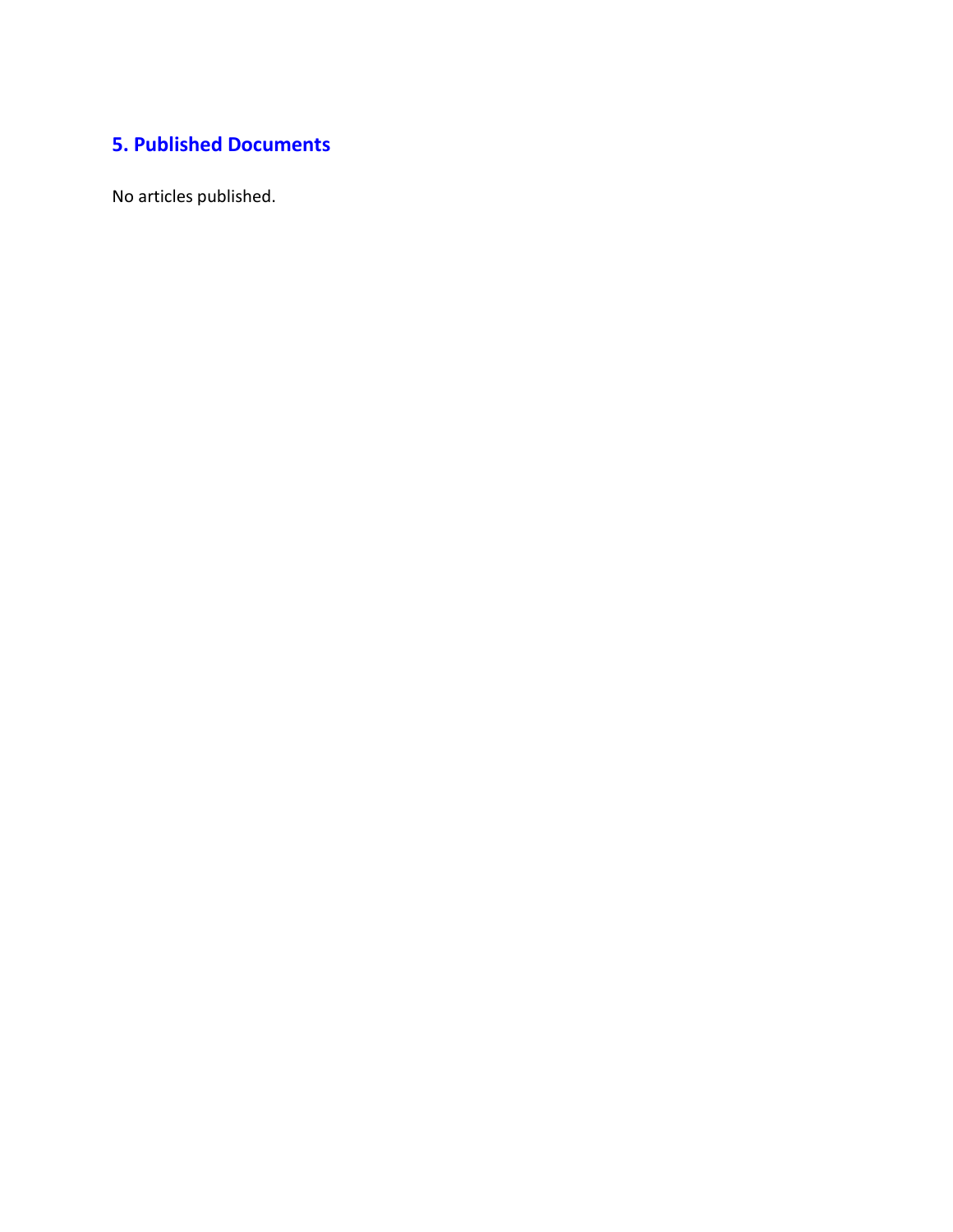# **6. Photographs**



USS CARR at Pier 10-2 with Primary and Alternate Tow Rigs in Place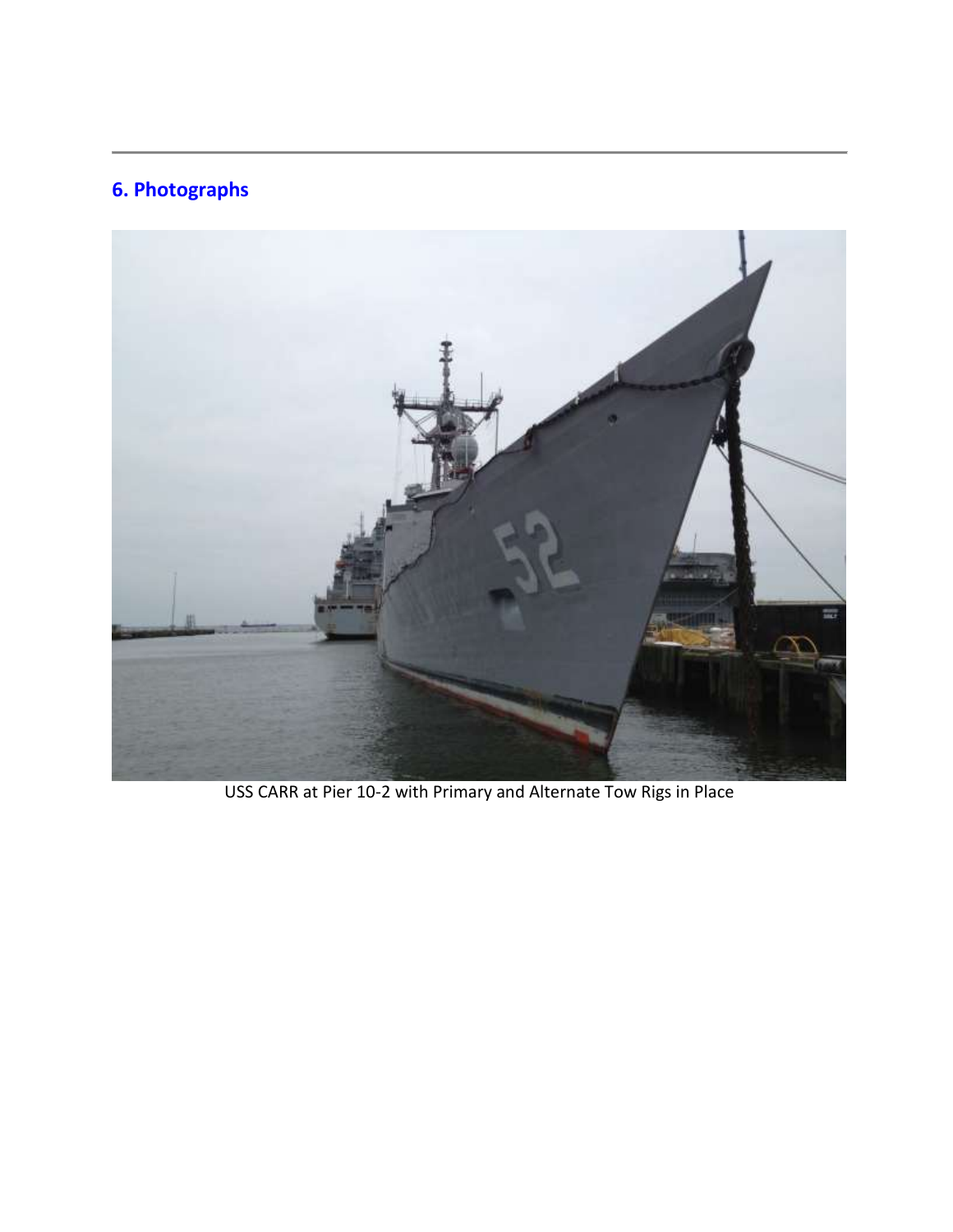

USS CARR at Pier 10-2, Decommissioning Ceremony Walk-Through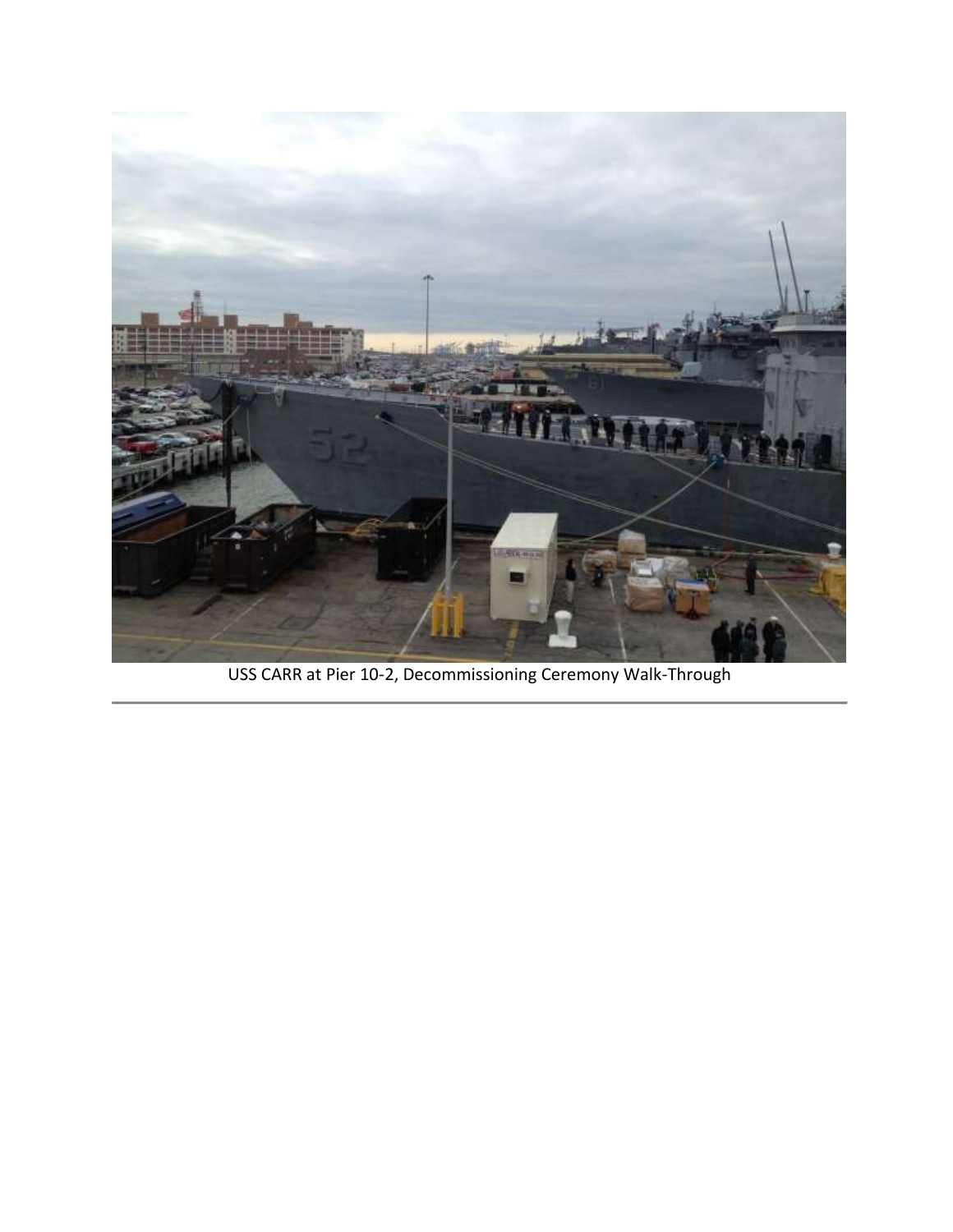**CDR Patrick E. Kulakowski** Commanding Officer



A native of Peabody, Mass., Commander Patrick Kulakowski received his commission through NROTC at Boston University, earning his Bachelor of Science Degree in Aerospace Engineering in 1992. He received a Masters Degree in Engineering Management from Old Dominion University and completed his Joint Professional Military Education.

Prior to taking command of *USS Carr (FFG 52)*, his sea tours included serving as Executive Officer aboard *USS Anzio* (CG 68); Reactor Training Assistant in *USS Nimitz* (CVN 68)*;* Combat Systems and Weapons Officer in *USS Vincennes* (CG 49); Combat Information Center Officer in *USS Normandy* (CG 60); and Reactor Mechanical Division Officer and Chemistry/ Radiological Assistant in *USS Dwight D. Eisenhower* (CVN 69). During these tours, he deployed to the Arabian Gulf, Western Pacific, Sea of Japan, South China Sea, Mediterranean Sea, Indian Ocean, Baltic Sea, and Western Caribbean Sea.

Ashore, he served as the Joint Training Requirements Officer at U.S. Joint Forces Command/J7 and Junior Board Member at the Nuclear Propulsion Examining Board, Atlantic.

His decorations include the Defense Meritorious Service Medal, Meritorious Service Medal (3), Navy Commendation Medal (2), and Navy Achievement Medal (3) as well as unit and campaign awards.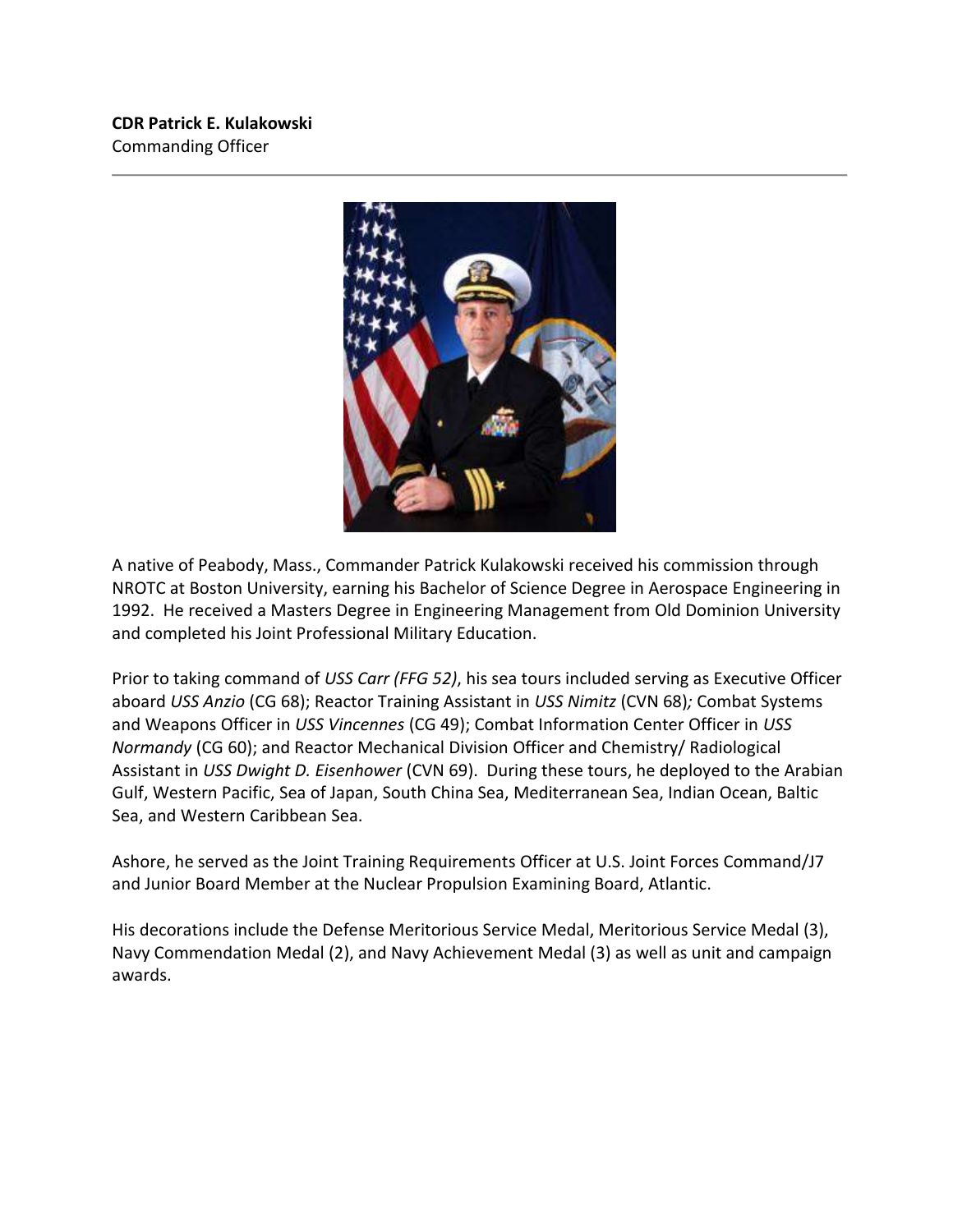

A native of Elgin, Illinois, LCDR Krueger earned a B.S. in General Engineering from the University of Illinois and was commissioned through the NUPOC program in 1997.

After completing the Nuclear Power training pipeline, his first tour of duty was aboard USS GEORGE WASHINGTON (CVN-73) where he served as Machinery and Reactor Electrical Division Officers. LCDR Krueger reported to Surface Warfare Officer's School in 2002 and served as a seamanship/navigation instructor while earning his Master's in Business Administration from University of Rhode Island.

In August 2005, LCDR Krueger reported to USS CARR (FFG-52) as Operations Officer and served an eighteen month tour which included a deployment to West Africa as part of SSG 06-1. In February 2007, LCDR Krueger returned to USS GEORGE WASHINGTON, this time as the Reactor Electrical Assistant. During his tour, USS GEORGE WASHINGTON became the first nuclear powered aircraft CARRier to be forward deployed in Yokosuka, Japan.

LCDR Krueger's tours ashore include Force Reactor Training Assistant at Commander, Naval Air Forces Atlantic and JTF Logistics Planner/Readiness Officer at Commander, Second Fleet. He completed his Joint Professional Military Education (JPME I) through the Air Force Command Staff College.

LCDR Krueger's awards include the Navy Commendation Medal (four awards); Navy Achievement Medal (three awards) and various unit and service awards.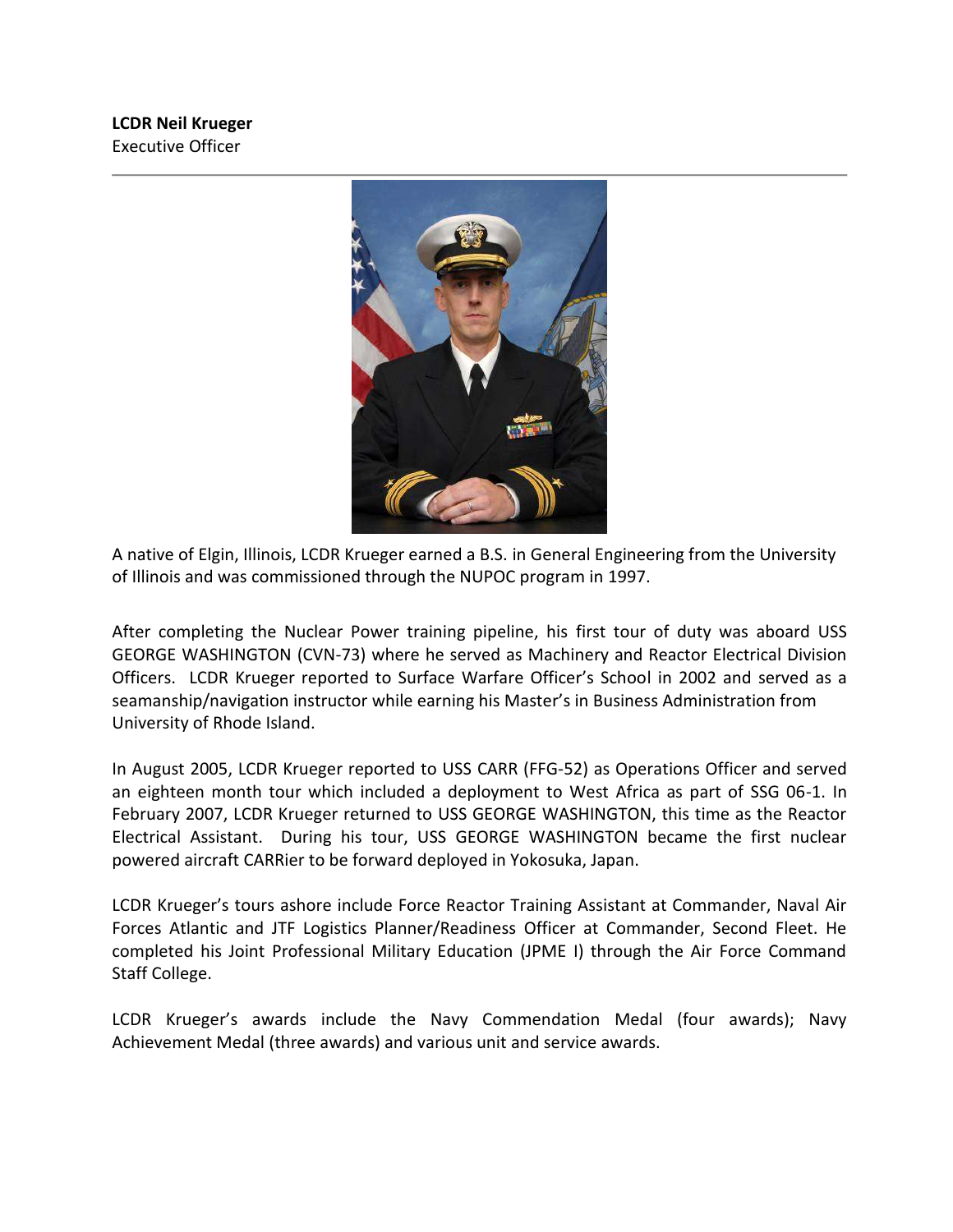#### **Submit this Command Operations Report as follows:**

Via e-mail, to email address: archives@navy.mil

Place any attachments too large for transmission via e-mail on CD-ROM and send by an approved commercial courier, such as FEDEX or UPS. Check CDs for readability before submission to guard against corruption. Forward paper records included as attachments in the same manner. **Do not forward Command Operations Reports via U.S. mail, as all mail addressed to the Naval History and Heritage Command is irradiated and will result in destruction of discs and damage to paper enclosures.** Address all shipments to:

Naval History and Heritage Command Attn: (Ships History/Aviation History/Operational Archives) 805 Kidder Breese Street, SE Washington Navy Yard, DC 20374-5060

Submit **Confidential and Secret** Command Operations Reports electronically via SIPR-net e-mail to: archives@navy.smil.mil

Place any **classified** attachments too large for transmission via e-mail on CD-ROM and send by an approved commercial courier, such as FEDEX or UPS. Check CDs for readability before submission to guard against corruption. Forward classified paper records included as attachments in the same manner. **Do not send attachments to the Command Operations Report via U.S. mail, as all mail addressed to the Naval History and Heritage Command is irradiated and will result in destruction of discs and damage to paper enclosures.** Ensure all items are properly marked and wrapped. Address all shipments to:

Naval History and Heritage Command Attn: (Ships History/Aviation History/Operational Archives)\* 805 Kidder Breese Street, SE Washington Navy Yard, DC 20374-5060

Forward Command Operations Report enclosures containing **Top Secret** via courier to:

405130-BA 33 NHC/AR Washington, DC

Forward Command Operations Report enclosures containing **Sensitive Compartmented Information (SCI)** via courier to:

449354-BA 31 ONI/Suitland, MD

The inner wrapper should read: ONI Historian, ONI-ODB EXT 2975